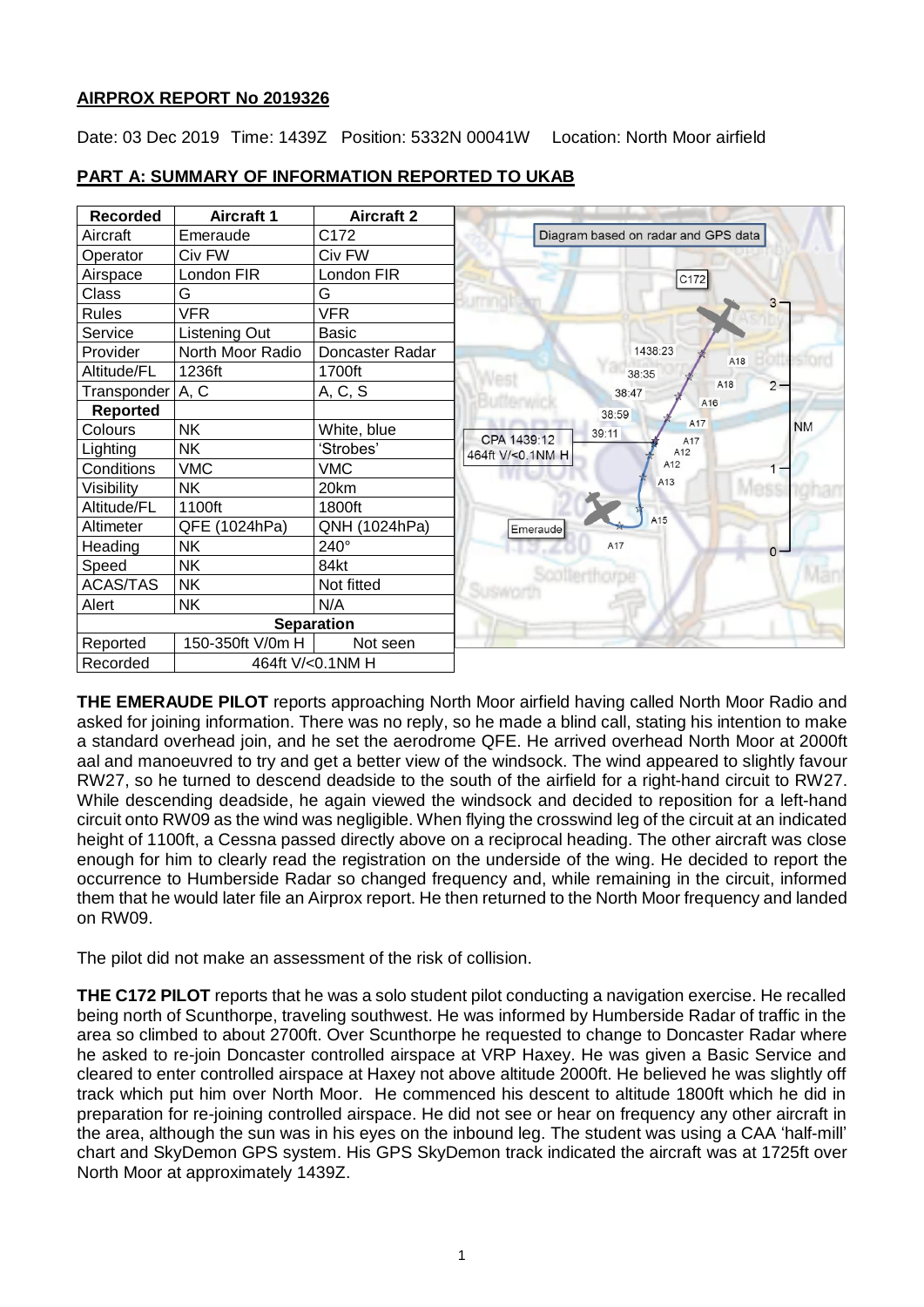**THE HUMBERSIDE CONTROLLER** reports that the Emeraude pilot, who had previously left the frequency four minutes earlier, reported back on frequency to say he would be reporting an Airprox with a Cessna that was in confliction with his aircraft when on base leg at North Moor private airstrip near Scunthorpe in North Lincolnshire. Analysis of the radar recording showed that a Cessna 172, which had earlier left the frequency on transfer to Doncaster Radar, may have been the aircraft in question. The Emeraude pilot reported that the other aircraft had been close enough for him to read its registration on the side of the aircraft.

**THE DONCASTER DEPUTY AIR TRAFFIC CONTROL MANAGER** reports that the ATCO concerned had no recollection of the event in terms of it being an Airprox because nothing was mentioned on the frequency. An assessor replayed the event to the ATCO to refresh their memory. The C172 pilot was under a Basic Service and generic Traffic Information was passed on the Emeraude which, from the radar replay, appeared to be in excess of 1000ft below it.

### **Factual Background**

The weather at Doncaster and Humberside was recorded as follows:

METAR EGCN 031450Z 26004KT CAVOK 08/04 Q1024= METAR EGNJ 031450Z 22009KT CAVOK 08/04 Q1023=

#### **Analysis and Investigation**

## **CAA ATSI**

An Airprox was reported by an Emeraude pilot with a C172 when the Emeraude pilot was flying on the crosswind leg in the circuit to land at North Moor. The Emeraude pilot reported making blind calls on the North Moor Radio frequency. The C172 pilot was returning to land at Doncaster Sheffield and receiving a Basic Service from Doncaster Radar. The Emeraude could not be positively identified on the radar replay, however an aircraft's movements were observed that matched the pilot's report. [UKAB Note: The radar replay pictures indicate aircraft elevation based on flight level (1013hPa), not altitude based on QNH]

At 1429:50 the Emeraude pilot, who had been receiving a Basic Service from Humberside Radar since 1415:56, advised the Humberside controller that they were returning to North Moor, remaining to the north and west of Scunthorpe, which the controller acknowledged (Figure 1).



Figure 1 – 1429:50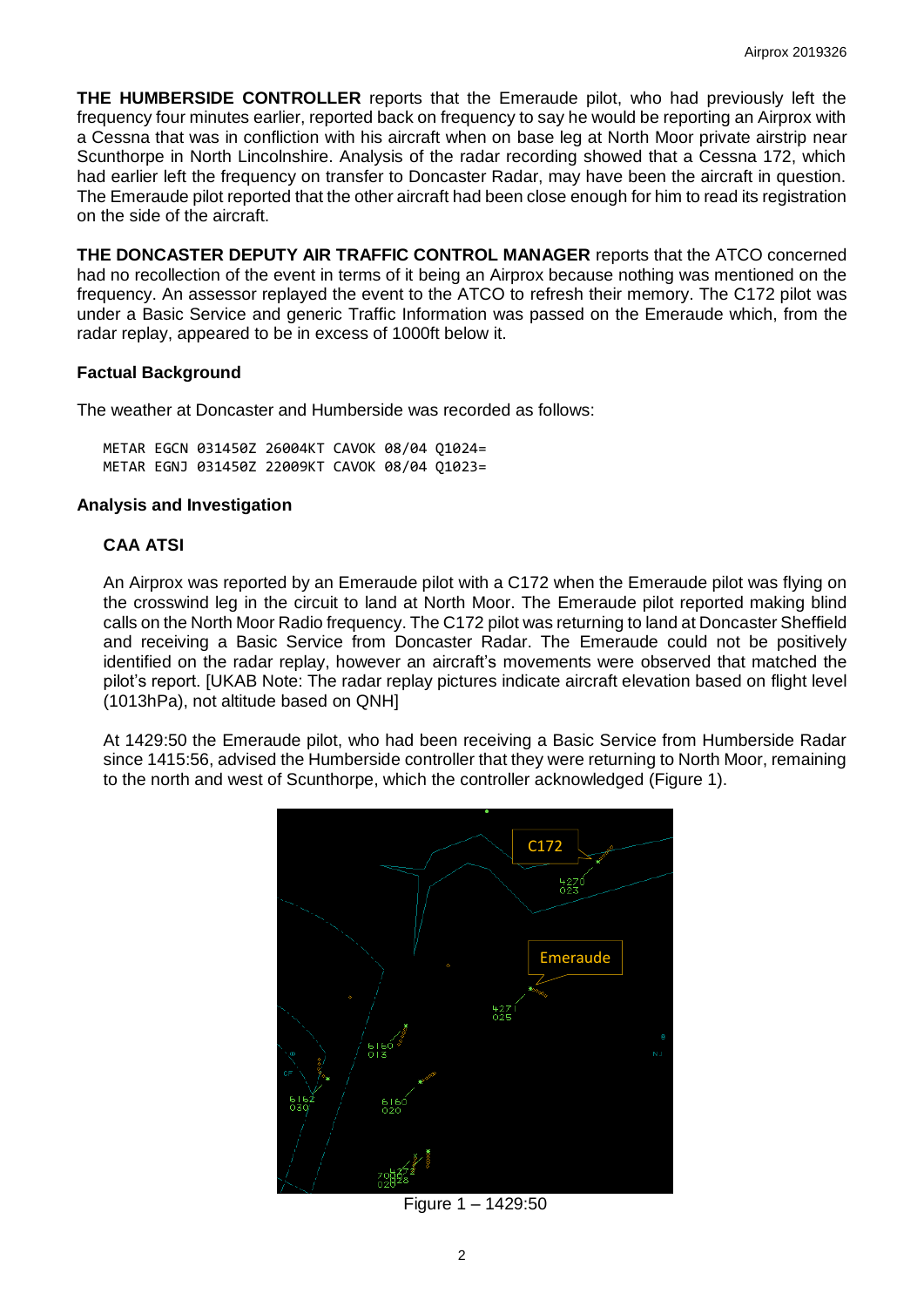At 1434:58 the Emeraude pilot advised the Humberside controller that they were visual with North Moor, were changing frequency and would squawk 7000 which the controller acknowledged (Figure 2).



Figure 2 – 1434:58

At 1435:45 (Figure 3), the C172, flown by a student pilot who was completing a solo navigational training exercise, and who had also been with Humberside Radar for some time, reported being overhead Scunthorpe and requested a frequency change to Doncaster which was approved by the Humberside controller.



Figure 3 – 1435:45

At 1438:00 the C172 made their initial call to Doncaster Radar (Figure 4).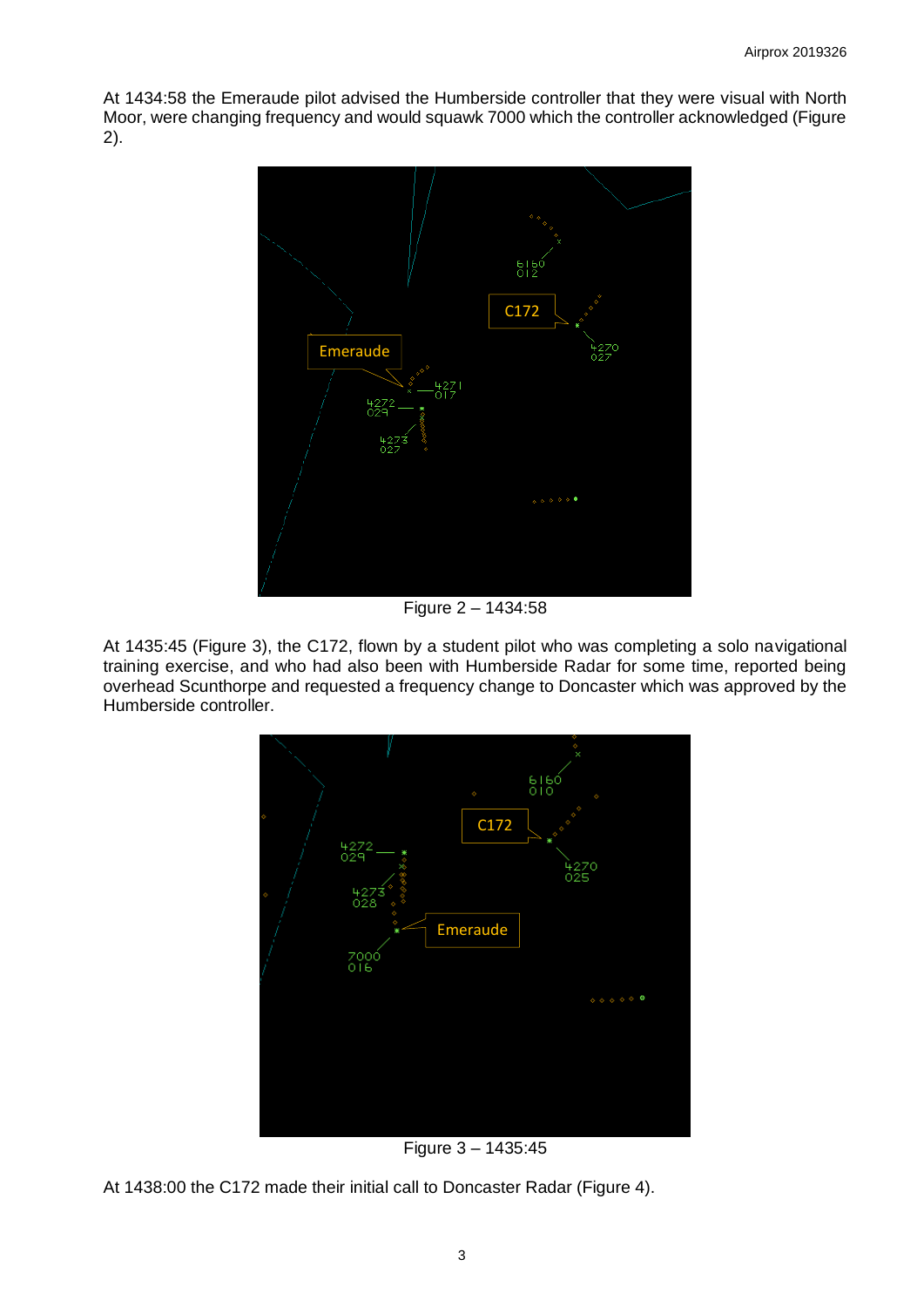

Figure 4 – 1438:00

The Doncaster radar controller allocated a squawk, confirmed that they would provide a Basic Service and asked the C172 to pass their message. The C172 read back the squawk and service and reported being at Scunthorpe. They requested a re-join via Haxey, a VRP to the east of Doncaster-Sheffield. The controller acknowledged this and immediately, at 1438:20, advised the C172 that "*there is traffic at North Moor indicating 1400ft".* They then issued the C172 pilot a joining clearance via Haxey, not above 2000ft VFR. The C172 pilot read back the clearance but did not acknowledge the Traffic Information passed by the controller (Figure 5).



Figure 5 – 1438:20

The C172 then continued a south-westerly track, (Figures 6), with CPA estimated, (due to the slow sweep-rate of area radar), to occur at 1439:15 (Figure 7).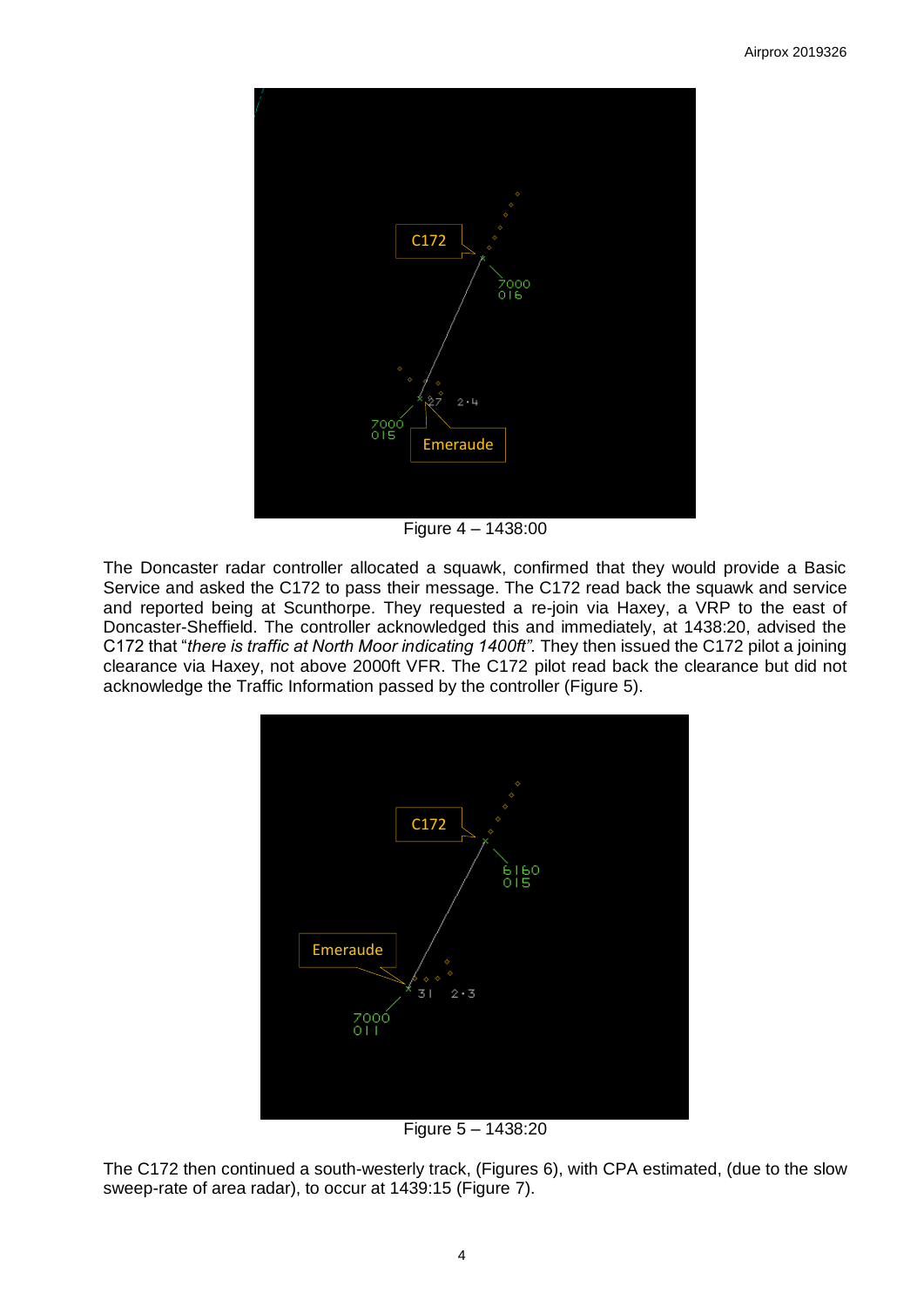

Figure 6 – 1438:58



Figure 7 – 1439:15

The Emeraude pilot re-contacted the Humberside Radar controller, and at 1444:02 advised them that they wished to report an Airprox, having come *"nose to nose with a Cessna"* which was on a reciprocal track whilst they were on base leg.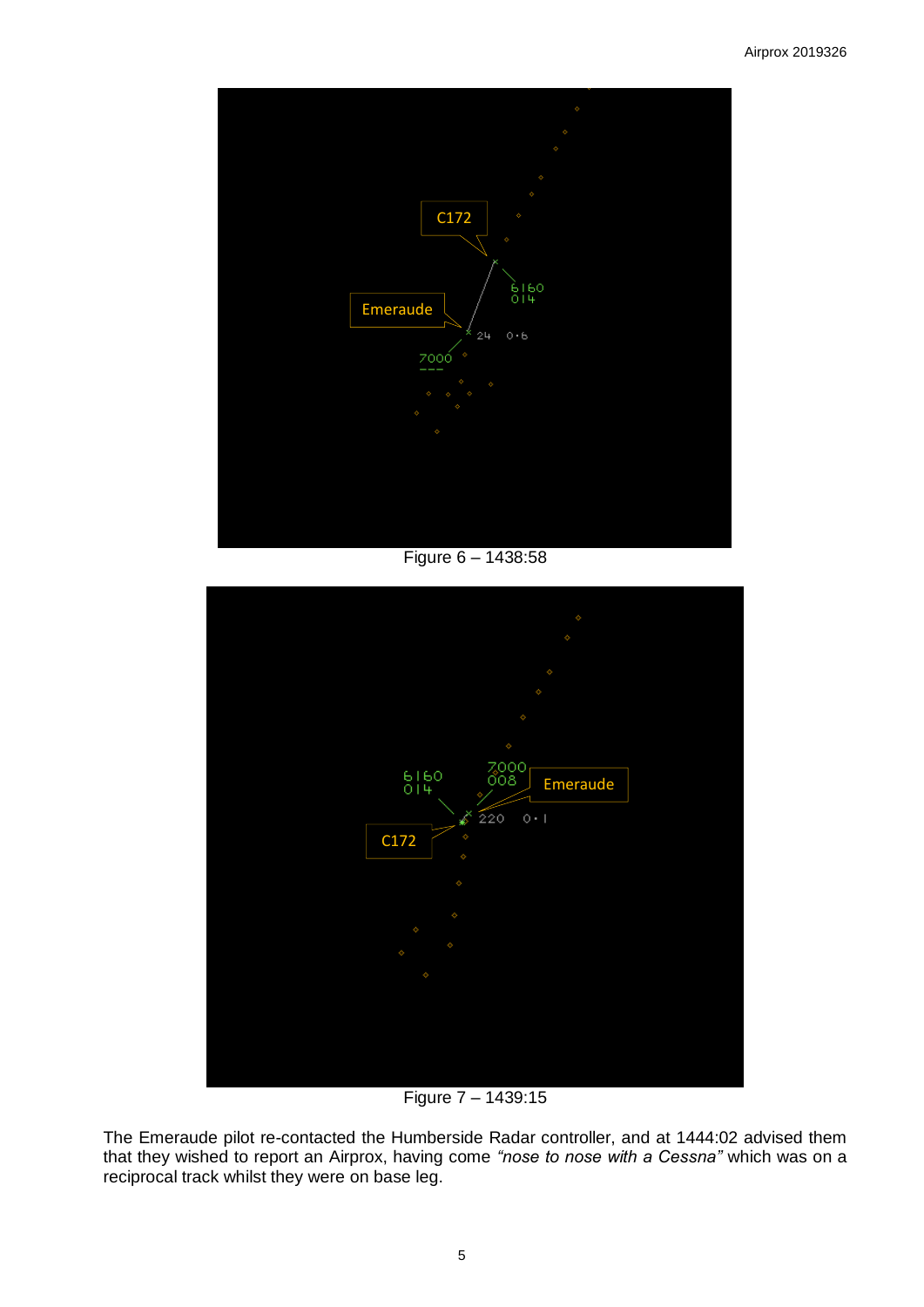The Airprox took place in Class G airspace, where both pilots shared equal responsibility for collision avoidance. The Doncaster radar controller passed Traffic Information to the C172 pilot on the traffic seen at North Moor, which was not acknowledged by the C172 pilot.

#### **UKAB Secretariat**

The Emeraude and C172 pilots shared an equal responsibility for collision avoidance and not to operate in such proximity to other aircraft as to create a collision hazard<sup>1</sup>. An aircraft operated on or in the vicinity of an aerodrome shall conform with or avoid the pattern of traffic formed by other aircraft in operation<sup>2</sup>.

#### **Summary**

An Airprox was reported when an Emeraude and a C172 flew into proximity at 1439Z in the overhead of North Moor airfield on Tuesday 3<sup>rd</sup> December 2019. Both pilots were operating under VFR in VMC, the Emeraude pilot listening out on the North Moor A/G frequency and the C172 pilot in receipt of a Basic Service from Doncaster Radar.

### **PART B: SUMMARY OF THE BOARD'S DISCUSSIONS**

Information available consisted of reports from both pilots, radar photographs/video recordings, reports from the air traffic controllers involved and reports from the appropriate operating authorities. Relevant contributory factors mentioned during the Board's discussions are highlighted within the text in bold, with the numbers referring to the Contributory Factors table displayed in Part C.

Due to the exceptional circumstances presented by the coronavirus pandemic, this incident was assessed as part of a 'virtual' UK Airprox Board meeting where members provided a combination of written contributions and dial-in/VTC comments. Although not all Board members were present for the entirety of the meeting and, as a result, the usual wide-ranging discussions involving all Board members were more limited, sufficient engagement was achieved to enable a formal assessment to be agreed along with the following associated comments.

Members first discussed the pilots' actions. The C172 student pilot had received Traffic Information from the Doncaster controller on the Emeraude at North Moor, including its altitude, but had not acknowledged the call or deviated from his track. He had also subsequently descended from an altitude that would have afforded ample vertical separation to an altitude that was some 400ft above that given in the Traffic Information call, no doubt in response to the Doncaster clearance to be not above 2000ft at VRP Haxey. The C172 pilot did not mention provision of Traffic Information in his report so the Board surmised that he had been working at or near capacity and had not assimilated the Traffic Information passed (**CF3**), resulting in his flying over North Moor airfield at 1700ft (**CF1**). The Board discussed the requirement for pilots to integrate with or remain clear of an airfield's visual circuit and acknowledged that there was considerable room for interpretation. Some members felt that the C172 pilot had not remained sufficiently clear given that joining aircraft could be overhead at 2000ft and descending to circuit altitude with the joining pilot, of necessity, focused on the airfield and traffic pattern rather than other approaching aircraft. After further discussion, members agreed that the requirement to integrate or remain clear was predicated on traffic actually operating in the vicinity of an airfield, not an abstract interpretation of where a joining or circuit pattern might exist. However, if relying purely on see-andavoid, it was considered prudent to remain clear of an airfield's immediate proximity on the basis that a pilot might not see traffic operating in the vicinity. Members also wondered to what degree the student pilot had been exposed to a Traffic Service during his training and thus whether he had practised the division of attention required to assimilate 3<sup>rd</sup> party information. Turning to the controllers, the Board commended the Doncaster controller for passing Traffic Information whilst the C172 student pilot was only under a Basic Service. It was unfortunate that this was apparently not assimilated but the Board nevertheless reiterated the crucial part controllers can play in mitigating mid-air collision risk in Class G airspace. Considering the risk, although some members felt that the C172 student pilot could have

 $\overline{a}$ 

<sup>1</sup> SERA.3205 Proximity.

<sup>2</sup> SERA.3225 Operation on and in the Vicinity of an Aerodrome.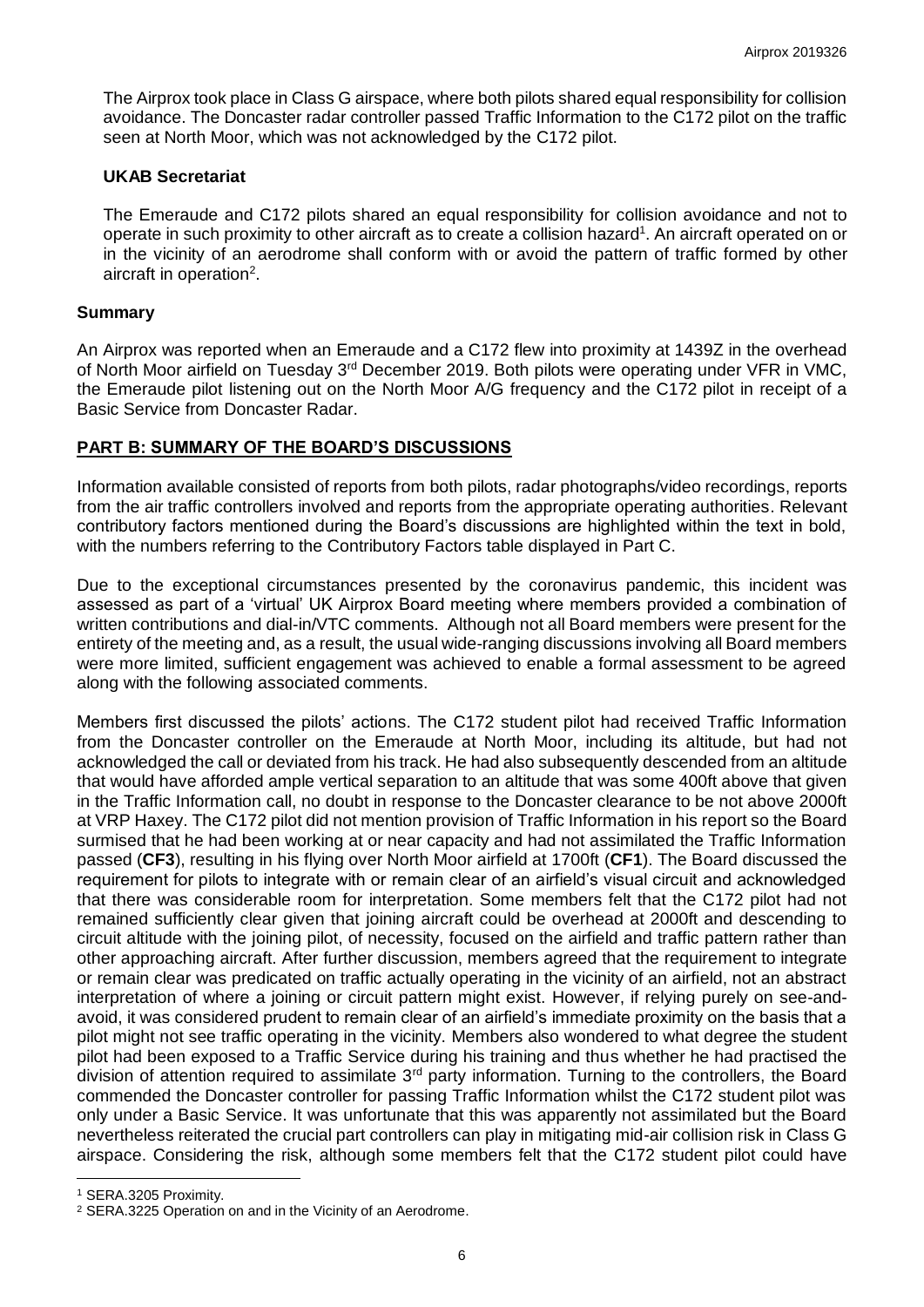flown into proximity with an aircraft conducting an overhead join, others thought that, in the event, the Emeraude pilot was already at circuit altitude and that with a recorded vertical separation of 464ft there had not been a confliction. Although the C172 student pilot seemingly did not have SA of the Emeraude (**CF2**) and did not see it (**CF4**), the Emeraude pilot had perceived the C172 to be in closer proximity than that measured by radar/GPS (**CF5**). Notwithstanding the possibility of Mode C error in the C172, members felt that the Emeraude pilot had probably been startled by the sudden appearance of the C172 and that his startle response may have resulted in an underestimation of separation. Nevertheless, members felt that the probable lack of assimilation of Traffic Information and descent to an altitude only 400ft above that of the previously reported traffic was not a situation that could be described as one where 'normal procedures, safety standards and parameters pertained', and therefore classified the occurrence as risk C.

# **PART C: ASSESSMENT OF CONTRIBUTORY FACTORS AND RISK**

Contributory Factors:

|     | 2019326                                  |                                                                |                                                                     |  |  |  |  |  |
|-----|------------------------------------------|----------------------------------------------------------------|---------------------------------------------------------------------|--|--|--|--|--|
| CF. | Factor                                   | <b>Description</b>                                             | Amplification                                                       |  |  |  |  |  |
|     | <b>Flight Elements</b>                   |                                                                |                                                                     |  |  |  |  |  |
|     | <b>• Tactical Planning and Execution</b> |                                                                |                                                                     |  |  |  |  |  |
| 1   | <b>Human Factors</b>                     | • Action Performed Incorrectly                                 | Incorrect or ineffective execution                                  |  |  |  |  |  |
|     |                                          | • Situational Awareness of the Conflicting Aircraft and Action |                                                                     |  |  |  |  |  |
| 2   | Contextual                               | • Situational Awareness and Sensory Events                     | Generic, late, no or incorrect Situational Awareness                |  |  |  |  |  |
| 3   | <b>Human Factors</b>                     | • Understanding/Comprehension                                  | Pilot did not assimilate conflict information                       |  |  |  |  |  |
|     | • See and Avoid                          |                                                                |                                                                     |  |  |  |  |  |
| 4   | <b>Human Factors</b>                     | • Monitoring of Other Aircraft                                 | Non-sighting or effectively a non-sighting by one or<br>both pilots |  |  |  |  |  |
| 5   | <b>Human Factors</b>                     | • Perception of Visual Information                             | Pilot was concerned by the proximity of the other<br>aircraft       |  |  |  |  |  |

Degree of Risk: C.

Recommendation: Nil.

Safety Barrier Assessment<sup>3</sup>

In assessing the effectiveness of the safety barriers associated with this incident, the Board concluded that the key factors had been that:

#### **Flight Elements:**

 $\overline{a}$ 

**Tactical Planning and Execution** was assessed as **partially effective** because the C172 pilot commenced a descent to altitude 1800ft when pointing at North Moor airfield after having been passed Traffic Information on 'traffic at North Moor indicating 1400ft'.

**Situational Awareness of the Conflicting Aircraft and Action** were assessed as **ineffective** because the C172 pilot did not act on the Traffic Information given.

<sup>&</sup>lt;sup>3</sup> The UK Airprox Board scheme for assessing the Availability, Functionality and Effectiveness of safety barriers can be found on the [UKAB Website.](http://www.airproxboard.org.uk/Learn-more/Airprox-Barrier-Assessment/)